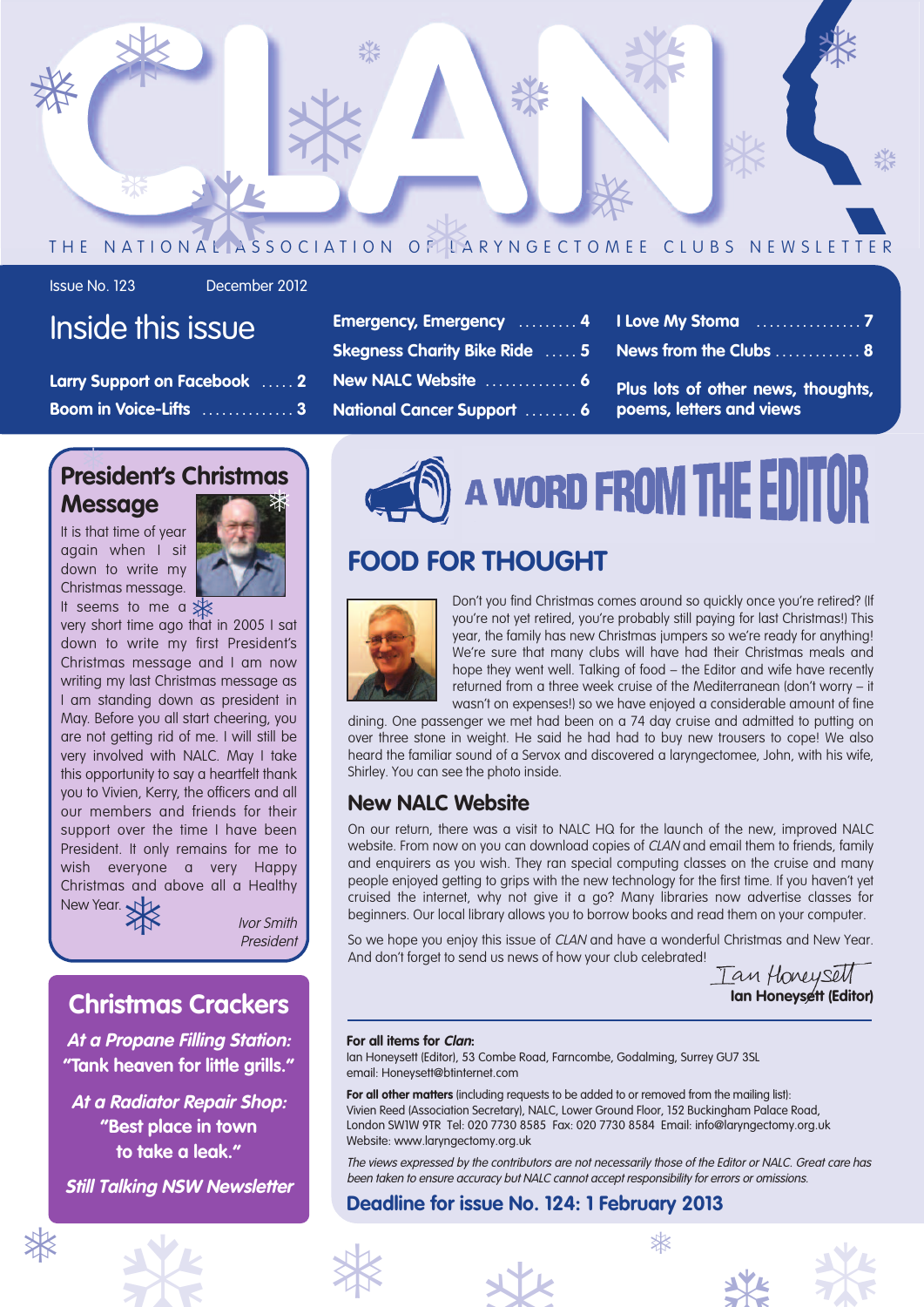### **By a Thread**

Suzanne McEvoy met Alex McGuiggan at the Laryngectomee Information Day in Belfast in October and mentioned her method of securing a stoma button to the wearer's clothing as twice her husband had managed to push his button down into his trachea – and once down into his lungs. She said hers was not an original idea but she found it in a book and then refined it. The idea is to secure the thread from the stoma button to a piece of material rather than directly to a safety pin. The photo explains all.



**Hear, hear? Doctor: "What seems to be the trouble?" Patient: "Doctor, I keep getting the feeling that nobody can hear what I say." Doctor: "What seems to be the trouble?"**

### **Goodbye Sandy**

Sadly we said goodbye to a dear friend and fellow 'lary', (Alexander) 'Sandy' Robson whose funeral was held at Loughborough Crematorium on Tuesday, 31st July. 'Sandy' joined our unique 'club' in 2005 and certainly lived life to the full for the next seven years.

His wishes were that people donated to '20-20 vision of VOICE' Cancer Appeal instead of 'wasting money on flowers' and his generous wishes have raised in excess of £655 for the appeal. 'Sandy' wanted to help those of us that are to come, for he knew that the vital equipment we are aiming to buy will possibly save future head and neck cancer sufferers from losing their voice.

We send our sincerest thanks and condolences to his wife Phyllis and his children Mandy, Annette and Martin. Thank you, Sandy, may you rest in peace my friend.

Phil Johnson





### **Laryngectomy Support on Facebook: A unique way to give support**

When I started a Laryngectomy Support group on Facebook in 2009, I did not realise the powerful impact the group would have. The Laryngectomy Support group started in September 2009. Having had some experience with managing online support groups, I thought Facebook would be an ideal location for an international Support Group. The goal of the group is to get people affected by laryngectomy together; to provide support to each other and exchange ideas and tips.

I started by inviting a few clinician colleagues (people I knew could spread the word to their patients). The first few months went by and… nothing much happened. Then, slowly I started getting requests to join the group. This support group has now grown to 165 members and is currently the biggest support group for Laryngectomees on Facebook. We get about two requests per week from other people who want to join. The group is truly international, with members from all over the world.

We have a few renowned members, for example Dr Itzak Brook, who has written a book on laryngectomy; and regularly gives talks at international conferences and meetings. We have members who give regular updates on their condition and members who just want to read the tips that other members give. We have people posting on the ways the laryngectomy changed their lives, positives and negatives.

#### **Familiar Faces**

Visiting the group is like visiting family. You see familiar faces, and you get to hear what happened in other members' journeys through life. You get to offer advice and support; and when you need an answer, you can just pose a question to the group and you will get a multitude of responses back. Sometimes topics are very serious, and other times about less serious, more general topics. Often members bring humour to the group. Through the postings you truly get to know the personalities of the group members.

Facebook has a unique way of allowing members to view each other's comments and reply in a conversational way. Regularly, a topic gets discussed in detail, with people adding links to YouTube and



other useful resources. This way of conversing in the setting of Facebook has taken laryngectomy support to a new level.

One thing that surprised me about the group is the mix of membership. There is a proportion of young members of the group who have a parent or grandparent with a laryngectomy. It is great to see that these young people who have concern for their parent or grandparent can get free support in such a setting. There is also a proportion of the membership who are friends of persons who had a laryngectomy (a group of people who have traditionally not received much in the way of support or information). Of course the largest proportion of the group consists of people who have had a laryngectomy, or their partners. It is refreshing to see such a variety of ages and reasons for joining the group. It is a reminder of how laryngectomy affects not only the person but also everyone who knows that person; and that support and education is needed on many different levels. I think this is truly an inclusive group; something that results great discussions on the forum.

#### **300 Target**

My aim for the group is to continue excellent support to our members and to increase membership to 300 people by the end of 2013. I believe that the support group will become a new platform for people affected by laryngectomy all over the world. We will be able to support members and their local efforts with international drive and in a very special way. Thank you to all the group members for your willingness to share your ideas and tips with the world, and to provide amazing support to each other. Welcome to all future members, the sky is the limit!

> Louise Pothier mail@louisepothier.com

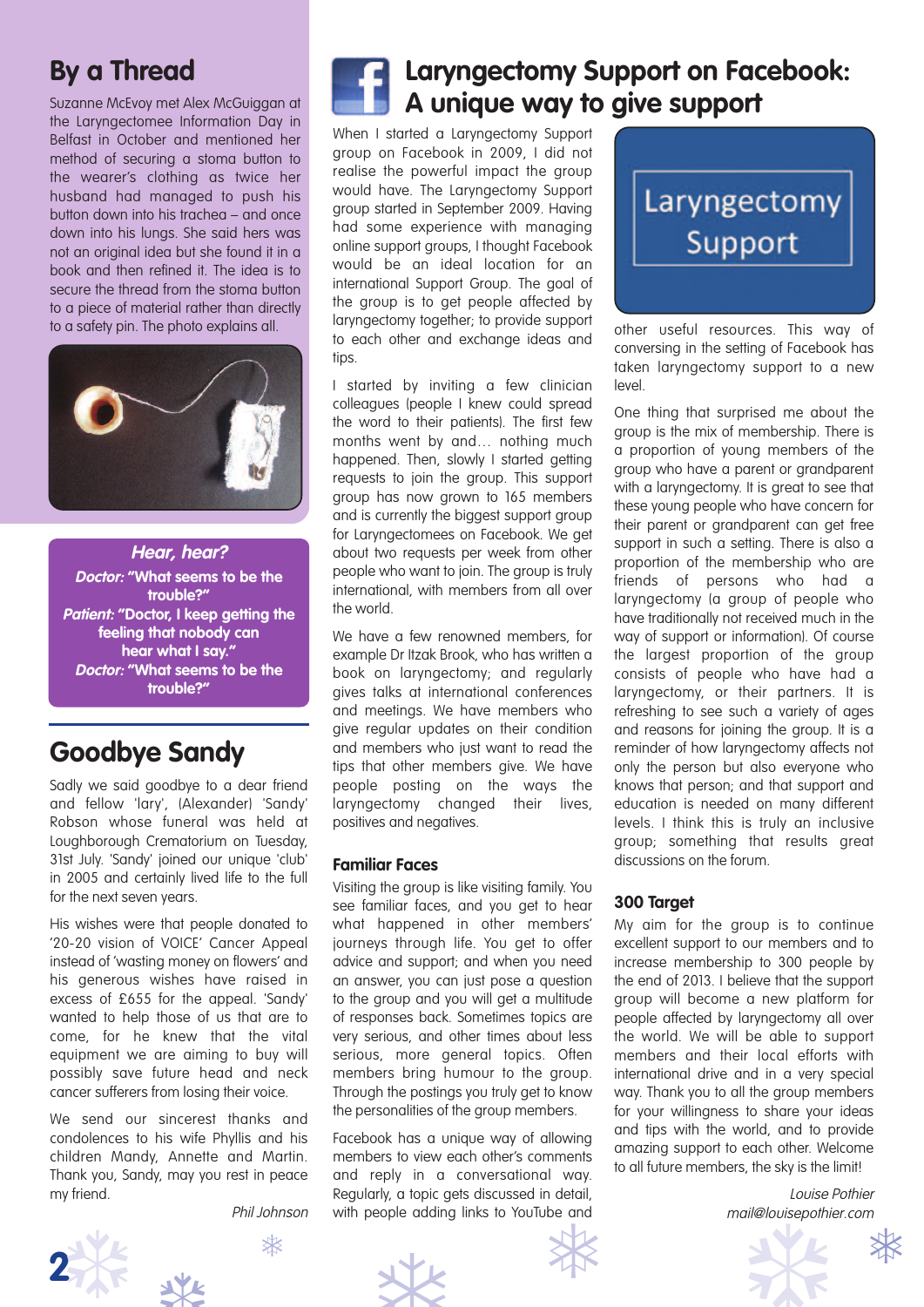### **Boom** in 'Voice-Lifts' **Proton** Beam

This article was published in the Daily Mail on Monday, 17th September 2012 by Fiona Macrae

'Voice-lift' surgery is becoming the latest must-have for those keen to turn back the clock. Ear, nose and throat surgeons say the operation to restore youthful tones can boost the confidence of business people who believe their authority is eroded as their voice ages. And with more people working well past retirement, the voice lift, which costs up to £6,000, is expected to become increasingly popular.

The doctors treating them, known as phonosurgeons, claim it reduces the reediness in the voice. Our vocal cords need to be pliable to vibrate thousands of times a minute, producing the puffs of air that help us form sounds.



**Diagram:** It involves injecting the folds of the vocal cords with fat removed from the stomach to bulk them up and boost the strength of the voice. But, like other parts of the body, they age, becoming thinner, and so do not close properly, which affects the voice. Various substances are used to plump them up and bring them closer together. John Rubin, a consultant at the Royal National Throat, Nose and Ear Hospital in London, advocates injecting stomach fat into the vocal cords to bulk them up and boost the voice.

Some surgeons use collagen or other fillers more commonly used to plump up lips, but these can make the vocal cords too stiff or work only in the short term, Mr Rubin said. He told a Sunday newspaper: 'The biomechanical properties of fat aren't that different from the vocal cords. Fat has a high water content, so half of what is injected disappears within 36 hours. The rest stays put and will be effective for [up tol 18 months.'

In men, the voice begins to show signs of ageing from about 30-years-old. For women, it can come after the menopause or even much later. This weakening – known as glottic insufficiency – happens when the vocal cords lose the muscle tone that enables them to close properly. Sufferers often complain that their voice becomes reedy and lacks the convictions needed for situations such as board meetings.

## **Therapy**

Proton therapy is a type of radiotherapy that stays focused on the tumour shape and delivers only low doses (and therefore side-effects) to surrounding

t i s s u e s . There are two groups of cancer patients who stand to benefit most from this: those w h o r e q u i r e



doses to be increased gradually to very high levels, and those whose cancers are surrounded by tissues, such as the brain or eye, which might be damaged severely by conventional radiotherapy. The latter group includes patients with head and neck cancer, including laryngeal cancer. The Massachusetts General Hospital in Boston, USA, was the first place to develop this treatment, and there are now several centres around the world. The UK Department of Health announced its intention to establish two-three such centres here four years ago, and a competition resulted in University College Hospital London and Christie Hospital Manchester being chosen as sites.



www.webwhispers.org always has a fund of interesting articles. As winter draws on, take a break and read Jack Henslee's account of his holiday in sunny Italy.

Many of my travels involve visits with other laryngectomees or laryngectomee organisations around the world whenever possible. We only allowed ourselves three days in Rome since Florence was the primary destination and we truly got the most out of it. The first full day was just a self guided walking tour through the streets of Rome where we visited Trevi Fountain, The





Spanish Steps, a wonderful park, and did general sightseeing. All of which was free so that was really good. The next day we did the Vatican…. Wow! This is a must see whatever religion you are. The history, the art, the buildings, and St Peter's to go with it. I went to



Rome for one primary reason. To see what I think is the greatest work of art in the world… The Sistine Chapel! I was definitely not disappointed.

On the fourth day we headed to Florence via train. This was so



simple with express trains running almost every hour and the trip was only about two hours. As in Rome, Florence is a great walking city and you can see most of everything within a 20 minute walk. The highlight for me is of course the Uffizi Museum which is rated one of the top five in the world. Sculpture is everywhere and of course the "David" by Michelangelo is superb. Aside from seeing the museums, the churches, the architecture, shops (famous for handmade leathers), the many restaurants, and galleries we also took a bus tour to Siena and San Gimignano. Siena is famous for its beauty and rightfully so. A small town with very limited traffic that is a well preserved centuries old treasure. It does have some fairly steep hills and the only way around is walking, so take that into account.



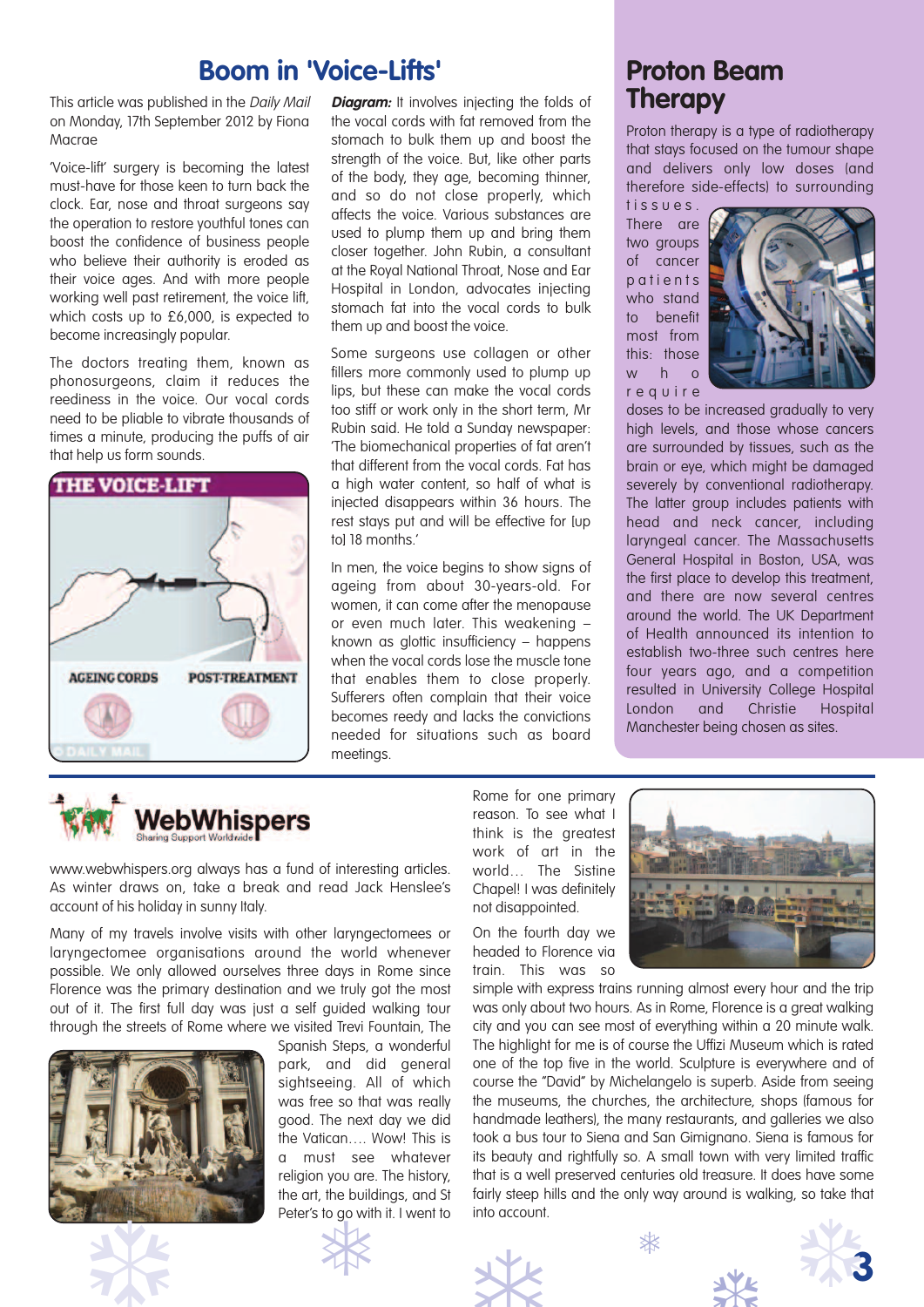### **Emergency, Emergency**

**E MERGENCY I AM A LARYNGECTOMEE** I have no vocal cords. I breathe through an opening in my **neck**, **not** through the **nose** and **mouth. I F ARTIFICIAL RESPIRATION IS NECESSARY:** 1. Keep the neck opening clear of all matter. 2. Don't twist the head sideways. 3. Apply oxygen only to neck opening. 4. Do not dislodge silicon neck valve. **5. Mouth-to-opening** treatment is effective. PTO

NALC provide a range of emergency items as follows:

#### **Emergency Card**

This is a credit card size card in red and blue explaining the emergency

procedure for laryngectomees.

#### **Emergency Car Stickers**

Self-adhesive orange stickers for display on car wind-screens. Gives instructions that mouth-toneck resuscitation should be given, in case of an emergency.



**1. Expose the Entire Neck. 2. Give Mouth to Neck Breathing Only. 3. Keep Head Straight – Chin Up. 4. Keep Neck Opening Clear. 5. Use Oxygen Supply to Neck Opening Only When Breathing Starts Again. 6. Prevent Liquids from Entering Neck Opening. BE PROMPT – SECONDS COUNT AIR IS NEEDED NOW!**

#### **Emergency Wristbands**

Red rubber wristbands with the words Resuscitate Via Neck S t o m a



Neck Breather!

All emergency products are available free of charge from NALC head office.

> **152 Buckingham Palace Road London SW1W 9TR 020 7730 8585 info@laryngectomy.org.uk**

### **No Answer to That**

**In a small business office they have an answering machine that instructs callers to leave their name and address, and to spell any difficult words. Early one Monday the secretary was reviewing the weekend messages and she heard an enthusiastic young woman recite her name and address and then confidently offer, "My difficult word is reconciliation. R-E-C-O-N-C-I-L-I-A-T-I-O-N."**

**Still Talking NSW newsletter**

### **Chicken & Mushroom Casserole**

Here's a hearty meal to ward off the winter cold. It's also a good way of introducing meat into your diet as the chicken is soft, with the onions and tomatoes making a flavourful sauce. The wine can be omitted and replaced with more chicken stock if you prefer.

#### **Ingredients**

- 4 to 5 tbsp olive oil
- 3 ripe tomatoes, peeled and chopped
- 1 onion peeled and finely chopped
- 3 to 4 tbsp flour

750g mixed mushrooms, cut into thick slices 750g skinless chicken breasts, sliced into thin escallops

- 250ml dry white wine
- 250ml good chicken stock
- Sea salt and ground black pepper to taste

#### **Method**

Coat the chicken in flour and season. Heat a little oil in a casserole, add the chicken and fry quickly to brown. Remove the chicken from the casserole. Heat 3 tbsp oil in the casserole then add the onion and cook on fairly high heat until softened. Add the tomatoes and stir for a few minutes until they become jammy, remove the onion and tomato mixture keeping it





separate from chicken. Add the remaining oil and the mushrooms and cook on high for about 5 minutes. Return the chicken to casserole, add white wine, boil and simmer for about five minutes. Add stock, onion and tomato mixture to the casserole. Season with salt and pepper. Cover, bring to boil and then simmer for about 20 minutes until chicken is cooked and tender. Serve with rice and green vegetables. Serves 4.

#### Wendy Owen

Taken from "Soups & Puddings" produced by THANCS Group. Minimum donation (from non-Laryngectomees) of £2.00 per copy. THANCS Group: Hawthorn Suite, Worcestershire Royal Hospital, Charles Hastings Way, Worcester WR5 1DD.



### **TEP Revisited**

The TEP (Tracheoesophageal Puncture) has been around for over 30 years and many patients have punctures that may indeed be that old. I have noticed over the years that punctures sometimes have a life span of their own and occasionally need to be redone when they fail to work effectively and become difficult to maintain. I have my own thoughts as to why the punctures might wear out. First, occluding the stoma with a finger constantly moves the prosthesis in its tract. This can cause granulation tissue to develop, both on the stoma side and on the oesophageal side of the fistula. This granulation can make the prosthesis difficult to insert and properly maintain and can lead to decreased voicing. Acid reflux and the bacteria associated with saliva and sputum also enhance granulation formation.

Along the same line, I have seen several fistulas actually migrate up and out of the stoma so that they become completely ineffective. My only explanation for this is the continued manipulation over the years pushing the tract and the prosthesis up and out of the stoma. Lastly, I can recall two patients who developed swallowing difficulty from an erosion of the oesophagus caused by the tip of the speech prosthesis.

#### **What To Do?**

So what do we do when the granulation tissues gets too bad, the fistula migrates out of the stoma, or an erosion develops in the oesophagus causing difficulty with swallowing? The first thing we do is stop using the prosthesis for a while and give the area a chance to settle down. In the case of laryngeal granulation tissue we will replace the prosthesis with a small catheter and deal with the granulations. This may involve removal with a LASER or cautery and then several week of healing before replacing the prosthesis. This applies only to granulation in the trachea.

The problem in the oesophagus is a little different matter. For oesophageal problems like granulation or erosion and for fistulas that migrate out of the stoma we often have to disregard completely the current fistula, let it close and come back in a month or so for a re-puncture. This lets everything heal and creates a more controlled situation for a better placement. Usually the fistula will close once the prosthesis is removed, but it may be necessary to close the tract with an outpatient procedure before the repeat puncture can be done.

After the repuncture, we basically start over with resizing as the tract matures.

Glenn E. Peters, M.D., F.A.C.S. Director, Division of Otolaryngology – Head and Neck Surgery University of Alabama, Birmingham, Birmingham, Alabama, USA. (from Still Talking, NSW Newsletter)

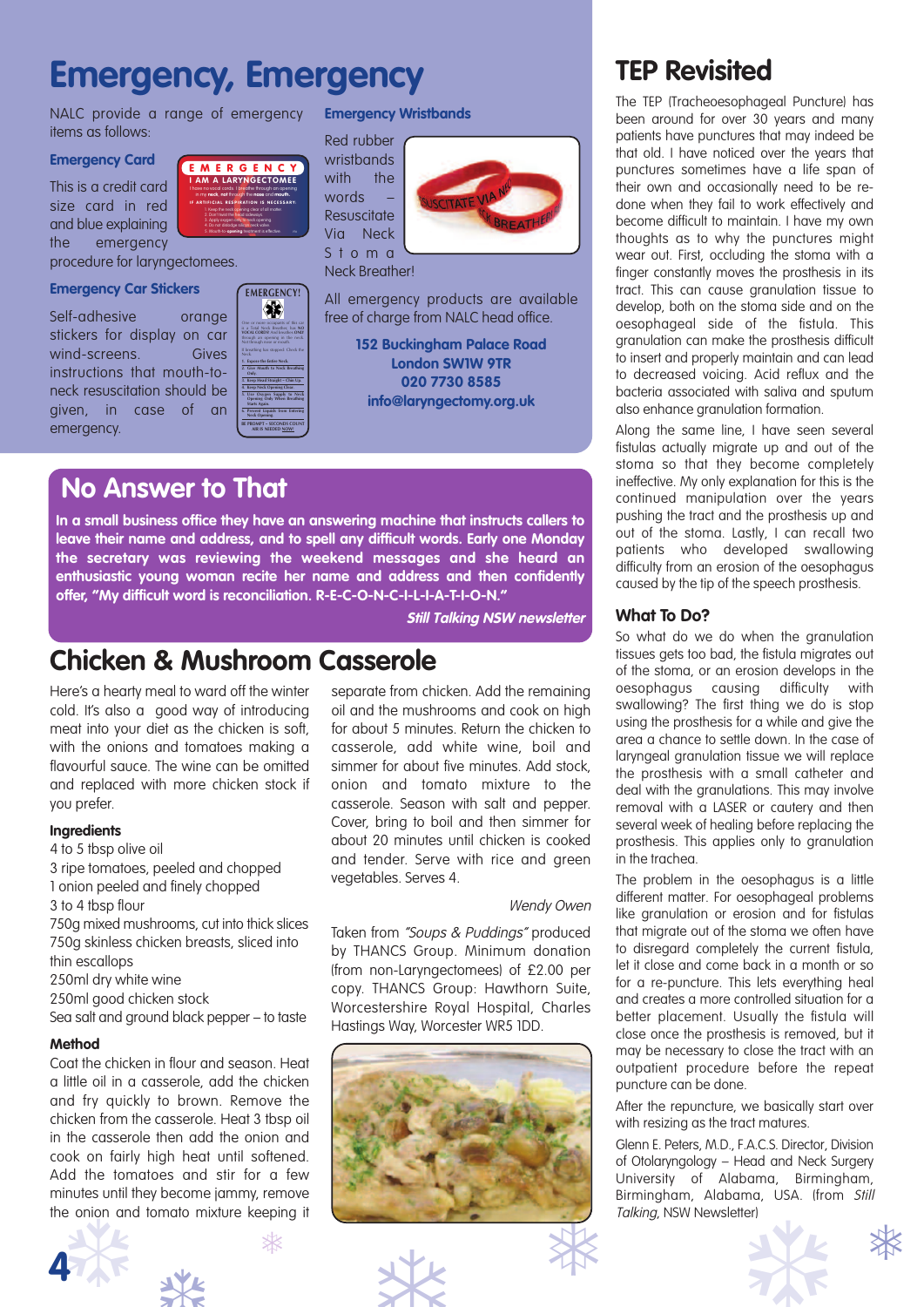### **Skegness Charity Bike Ride Report**

On Saturday 18th August, 2012, seventeen eager cyclists lined up at Leicester clock tower with the intention of cycling all the way to Skegness clock tower. Their intention was to raise money for the '20-20 vision of VOICE' Cancer Appeal which has been formed with the sole intention of providing essential medical equipment for head and neck cancer patients nationwide.



Leicester Clock Tower 6.00am – all wearing '20-20' sashes

As Chairman I had the privileged to wish them well, to be safe and to start them off with the '20-20' Air Horn. What an awful racket that thing made and as they pedalled away at 6.07am.

We soon received a text message "seven miles from Grantham", then "two miles from Sleaford". 'Team '20-20' were rockin'!

However, the weather was hotting up considerably, they could not possibly maintain that pace, so we decided to take the same route to Skegness as our cyclists just in case any of them needed a bit of four wheeled comfort. We started passing then approximately 11 miles from Skegness, some were cherry red from the heat (not to mention the effort involved), some were pushing up an endless hill and some were simply sheltering under some trees and out of the sweltering heat. If I'd have been in a large van I'd have offered to pack them all in and dump them off again a mile from Skegness! But then again, I know that none of them, no matter how shattered they were, would have let me do that for this was no longer just a matter of raising money for '20-20 vision of VOICE' Cancer Appeal, this was now a serious matter of pride. At this point I must advance my sincerest thanks to our support car that 'tailed' the slowest rider and was also immediately on hand for puncture repairs, etc. A vital job very well done indeed! Thank you 'grandad' on behalf of all involved.

We (Tina and I) arrived at Skegness about 2pm and immediately set up the banner on the sea-front railings and set about 'tin rattling' for donations. After about 30 minutes of this, with very little response, we were approached by a certain gentleman that I recognised but couldn't place. It was none other than Cllr Mark Anderson, His Worshipful, the Mayor of Skegness, whom I had contacted but wasn't totally sure would hang around as I could not give him a specific arrival time.



Some of the gang with Lord Mayor, Mark Anderson

He kindly introduced me to the manager of "Yates" on the sea front where we arranged for a refreshing, wet, cold and welcoming beverage for our intrepid riders (and all concerned) – who, as we

were arranging such, went pedalling merrily by the place at 3.27pm! [9hrs, including breaks, what a marvellous achievement for non professional cyclists – not a Bradley Wiggins among them!] They were soon recalled and treated to a drink, each cyclist being presented with a certificate of recognition for the fantastic feat they had performed.

And it was a fantastic feat, there were no professional cyclists among our number, certainly no Bradley Wiggins, only normal (I think!) everyday people with willing hearts and a will to help our small but rapidly growing charity.

The boys and girls have raised approximately £2,500 with this fantastic effort and I single no particular person out as they were all stars on the day – the hottest day of the year to boot! A short but powerful speech (and a plea) by the Mayor involved a couple of buckets being passed round with Skegnessians and visitors alike kindly adding to our funds (I will announce a final figure when all the promised donations are in). It seemed that the Mayor's prompting is like 'Double Diamond' used to be – it worked wonders! I pass on my sincerest thanks to 'His Worshipful' for taking time out to welcome our leviathans of pedal power to Skegness and his efforts to increase our funds.

Everyone was exhausted, but happy that the task had been completed and, more importantly, I am almost sure that we have now passed the £5,000 mark. Finally I must thank everyone who helped to make this massive day work – and that means all of YOU out there. I can only arrange things but it is all of YOU that create these wonderful moments... Thank you so much, every single one of you.

Phil Johnson, Chairman '20-20 vision of VOICE' Cancer Appeal

house,

Ah well, you see, it cleans the

Makes sure I'm properly fed, It washes all my shirts & things And keeps me warm in bed! Despite all these advantages And my tendency to scoff, I only wish that now and then My Sat Nav would turn off.

Sent in by, but not written by,

### **My Sat Nav**

I have a little Sat Nav It sits there in my car A Sat Nav is a driver's friend It tells you where you are

I have a little Sat Nav I've had it all my life It's better than the normal ones My Sat Nav is my wife

It gives me full instructions Especially how to drive



"It's thirty miles an hour," it says "You're doing thirty-five"

It tells me when to stop and start And when to use the brake And tells me that it's never ever Safe to overtake

It tells me when a light is red And when it goes to green It seems to know instinctively Just when to intervene

It lists the vehicles just in front



And all those to the rear And taking this into account It specifies my gear

I'm sure no other driver Has so helpful a device For when we leave & lock the car It still gives its advice

It fills me up with counselling Each journey's pretty fraught So why don't I exchange it And get a quieter sort?

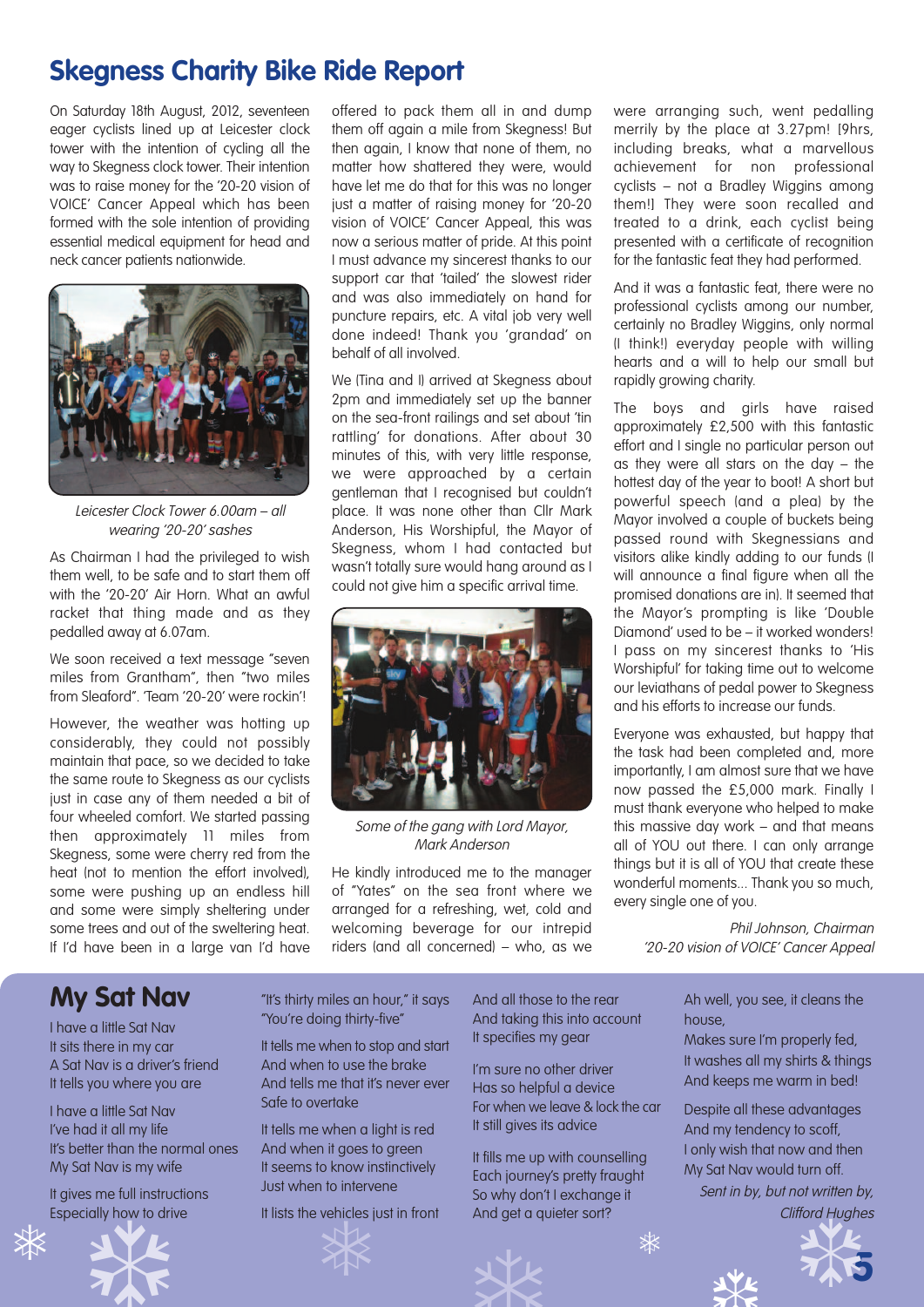### **NALC Launches New Website**

Your intrepid reporter/editor attended the unveiling of the new NALC website which should be fully up and running from December 12. Among other improvements, it should

hold electronic copies of CLAN (which individual clubs might wish to make available on their websites). Here you can see two screen prints showing the Welcome page that will greet you when you log on and the CLAN page where you will be able to download copies from the last two years. The web address is unchanged. The photo shows those most involved in the venture.



Left to right: Stuart Rodgers (website developer at Seventy 78), Alex McGuiggan, Malcolm Babb and Andy Cage.



We've received a copy of the NCS Newsletter which reports on their annual conference: "With fewer than 120 delegates, this year's conference was much smaller than usual. But that didn't stop it being successful – in fact, many of you felt that this actually improved the atmosphere. Besides, through those 120 delegates, at least 28 self-help and support organisations were represented, with people travelling from many regions in the north of England, from London and the south-west, the Isle of Man, Wales, Scotland and Northern Ireland (and even Cyprus). So we really can say that Manchester 2012 saw a truly National Conference of Cancer Self-Help Groups. We hope this newsletter will be a happy reminder of the experience for those of you who attended. And if you didn't, let's hope it encourages you to come along next year. But don't forget that NCS isn't just about the annual conference. It is about supporting you in your involvement and work with cancer self-help, enabling you to link up with and learn from each other.

So, check out our new website: www.nationalcancer.org Join us on

❆



**NALC**<sup>2</sup> Malanana

### **National Cancer Support**

Facebook: www.facebook.com/National CancerSupport E-mail us with your news, photos, updates and ideas natcancer news@gmail.com Let's network!

One delegate, Pam Cartwright (a physiotherapist), records her experiences of attending. Pam herself has completed medical treatment for breast cancer but wanted to know what else there was to help her.

She had been reading about holistic therapies, then, just the day before the 2012 conference was due to start, she met Fiona



### **The Colours We See**

We take all colours for granted, as we see them every day. our world so lovingly painted, every hue in sweet array.

But what of those, made cruelly blind, or have a mist-iness, there to stay, how could nature, be so unkind, when to those, their world is grey.

A world without colour, would be dim without their light, sad flowers would gasp for colour, if the sun stopped shining bright.

The meadow grass, so green and calm, would be grey with sadness too, and golden corn, their stately charm, would vanish in a grey-ish dew.

And trees so bare, without green leaves, would look odd to say the least. Like some old coat, without its sleeves, not a beauty, but a beast.

No bright yellow sun, to make us warm, no blue sky, that we see above. No rainbow there, to follow the storm, showing colours that we love.

There are thousands of colours, that we see every day, because God gave those colours, to help lighten our way.

So spare a thought, for those of us, whose world is only grey. So live your life with little fuss, and be thankful every day.

> Len A. Hynds (two cataract ops coming up…)

Shakeela Burns, a Herbal Therapist and one of the speakers this year, who told her she should come along. So Pam downloaded the information from the NCS website and set off for Manchester!

She is very glad that she did. She had a 'fantastic time' and says that her questions have been answered and fears allayed. She has made many contacts to follow up and particularly enjoyed the informative Gerson Therapy workshop. She is concerned, however, that, given the importance of nutrition in dealing with cancer, the food in the restaurant could be of a healthier quality. She also thinks that the conference should last longer.

**In a Veterinarian's waiting room: "Be back in 5 minutes. Sit! Stay!" (Still Talking, NSW Newsletter)**

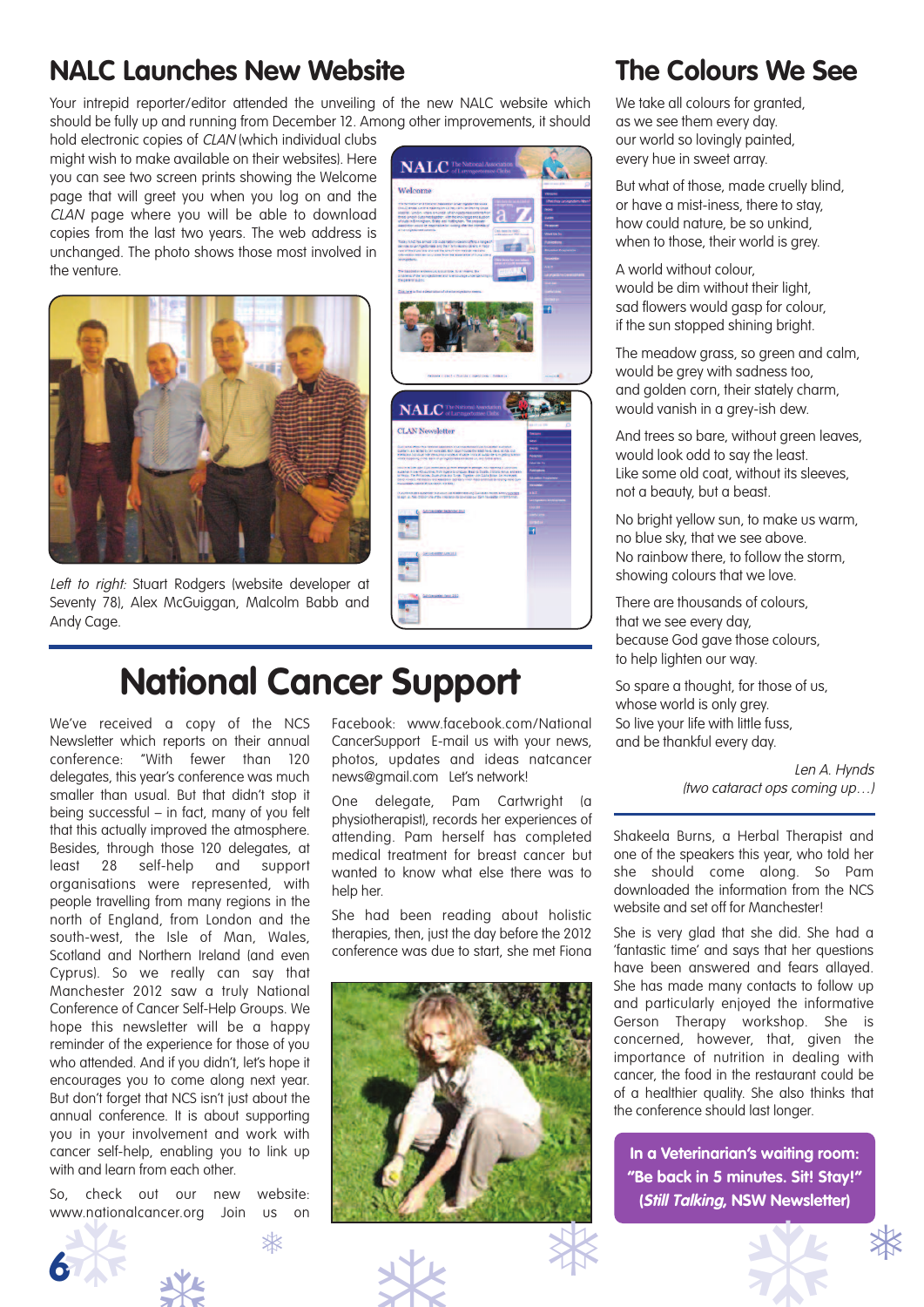### **I Love My Stoma Cover**

Here at the NALC HQ we aim to help every single person who comes into contact with us. Whether it be just a small snippet of information, a literature pack or a DVD, we really hope whatever help we offer can make even a small difference to the life of a Laryngectomee. So when we received an email from a gentleman in Uganda, asking for advice, we didn't hesitate to pack up some info along with a DVD and send them to him. We have now been communicating with Emmanuel for several months, adding him to the mailing list and also sending him some spare stoma covers that we had in the office. He is very grateful for the items that we send and looks forward to receiving his copy of CLAN. He has recently sent an article along with his photograph and we felt that it would be lovely to share this with our readers.

among the proud person whom you can never be released of! A person who each day and night thinks of his endless life younger as 28 years old. As of now, I am very grateful to be a family of laryngectomees for nurturing me a promised generation of the next 60 years to come; since my operation in September 2009, I was stigmatised on how I will fit myself in the youth community plus my dream to be educated person like others. But where all this happiness comes from? Hey whenever I wear a bib (stoma cover) to protect my chest, I feel much comfortable in the community and do well my own work.

"Do you know the surprise part of stoma cover? People in the community can recognise you that you're laryngectomee. You can imagine that I have completed my three years degree course of computer science at Kyambogo University and now



its four years since my operation. And my smile now in Uganda perhaps in the whole world is the best supportive facilities and strength ideas received from NALC. God bless NALC abundantly."

> Bychance Emmanuel Kyambogo University, Uganda

"I love my involvement with NALC, I am now

### **Dr Itzhak Brook on YouTube**

You can see and hear Dr Itzhak Brook lecture on: A Physician's Persepctive as <sup>a</sup> Throat Cancer Patient at: www.youtube.com/watch?v=Z3gDL3sozTg&feature=youtu.be

This was the **J Conley Medical Ethics Lecture** to the Annual Meeting of the American Academy of Otolaryngology in September 2012. It lasts just 20 minutes. For those of you without internet access, here are some of the points he makes:

- Throat cancer strikes at the most basic need the ability to communicate and interact with others. Losing this is a devastating experience.
- Suddenly I had to deal with my own mortality... my fear and uncertainty for the future. My relationship with others was changed.
- Although I had been a physician for 45 years, I knew very little about the different approaches available. My state of mind was so anxious, I couldn't be a good decision-maker.
- My main interest was to get the cancer out as soon as possible. I prefer the truth even if it's not so rosy. When I awoke with tubes and no voice, it was so different to everything they had told me.
- (As a physician) spend time with the patient and tell them again and again, "nothing is more powerful than a hug…" not necessarily a physical hug but an emotional one. Getting to meet laryngectomees before surgery was most helpful.
- Allow the patient to talk again as soon as possible even with an electro-larynx.
- The team approach is important surgeon, nurse, speech therapist, social worker, nutritionist (working together)
- The patient worries: "Am I cured? Is it recurring?" There is no substitute for the followup.
- As a physician, remind the patient that things will get better  $-$  the swelling will go down and your speech will improve.
- A major challenge is depression you're more bottled-in as you can't express emotions as before and even facial expressions change. A way to overcome this is to remind yourself to set an example to your children not to give up in adversity, but to find your purpose for living
- I experienced life differently as a laryngectomee: I learned to economise with words; no need to wear ties again; no more snoring; or catching colds.
- Everyone can see our cancer we are a sign that lives go on despite cancer!







### **Just Cruising**

The Editor and his wife decided to take a Mediterranean cruise this October. And whom should they meet but John Jones and his wife, Shirley. John had his laryngectomy in May 1986 at the old Radcliffe Infirmary and, after a period of convalescence, was retired from the BBC. They left the Oxford club when Ken Whiley retired from his role there. They had taken part in all the club fund-raising activities for the ENT unit. They found the annual bazaars great fun as well as them raising a great deal of money and Shirley made knitted figures to hang on Christmas trees and made a large decorated Christmas cake to raffle. Since retiring, John has continued to lead an active life – which will, he hopes, give encouragement to others who have just had, or are about to have, the operation. And that active life includes, of course, cruising – as you can see from the photo below.